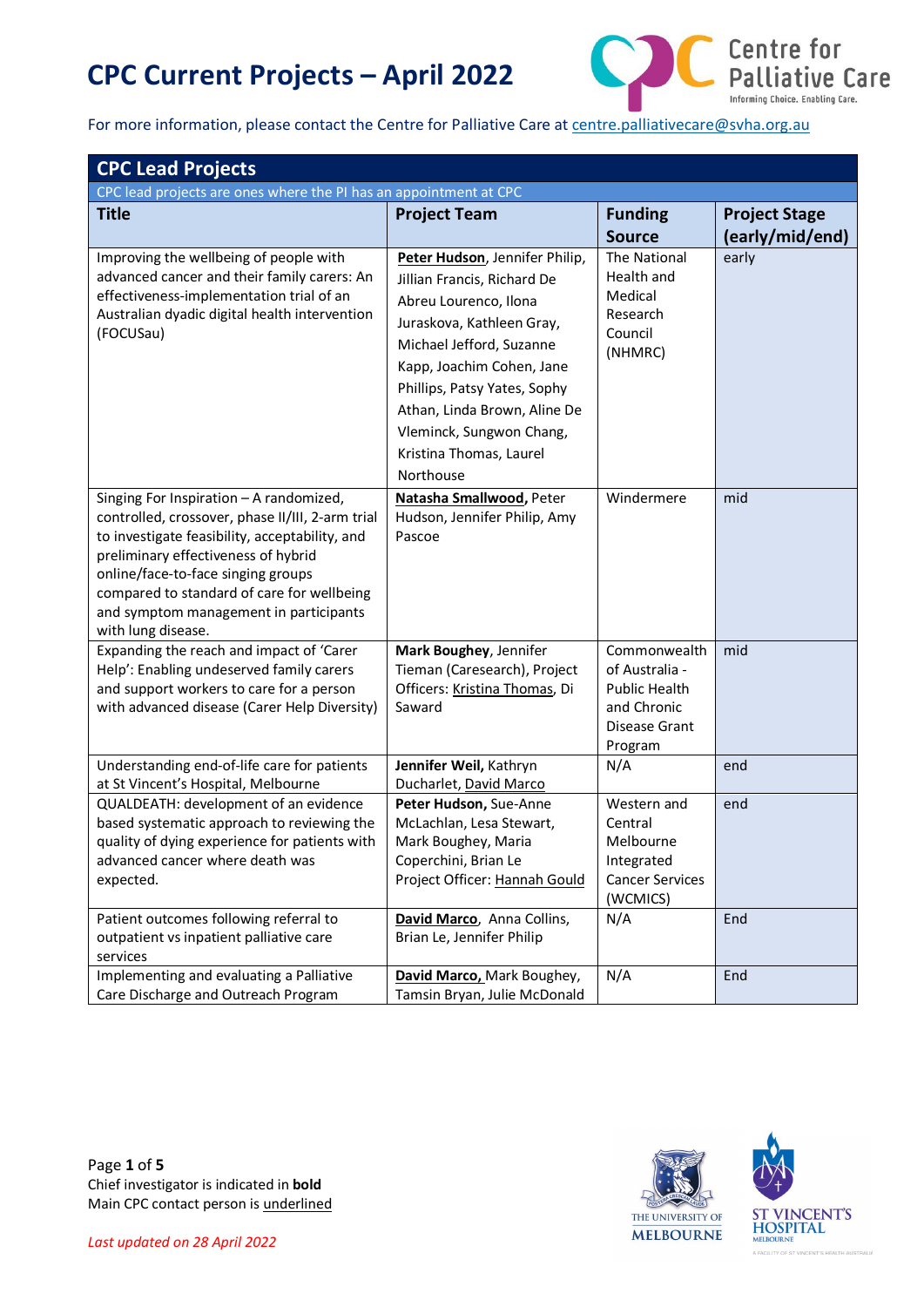

For more information, please contact the Centre for Palliative Care a[t centre.palliativecare@svha.org.au](mailto:centre.palliativecare@svha.org.au)

| <b>Collaborative Projects</b>                                                                                                                                                                                                                                                                                 |                                                                                                   |                                                                               |                                         |
|---------------------------------------------------------------------------------------------------------------------------------------------------------------------------------------------------------------------------------------------------------------------------------------------------------------|---------------------------------------------------------------------------------------------------|-------------------------------------------------------------------------------|-----------------------------------------|
| CPC collaborative projects are projects where a CPC staff member is on the investigator team but not the PI                                                                                                                                                                                                   |                                                                                                   |                                                                               |                                         |
| <b>Title</b>                                                                                                                                                                                                                                                                                                  | <b>Project Team</b>                                                                               | <b>Funding</b><br><b>Source</b>                                               | <b>Project Stage</b><br>(early/mid/end) |
| A Phase III, international, multi-centre,<br>double-blind, dose increment, parallel-arm,<br>randomised controlled trial of duloxetine<br>versus pregabalin over 14 days for opioid<br>unresponsive cancer-related neuropathic<br>pain [DEPART Pain]/ Duloxetine and<br>Pregabalin for Neuropathic Cancer Pain | Jennifer Weil, Katherine Clark,<br>Bharathy Gunasekaran, Indy<br>Khera                            | National<br>Health and<br>Medical<br>Research<br>Council<br>(NHMRC)           | early                                   |
| Understanding healthcare professionals'<br>experiences and perspectives of non-<br>malignant supportive care services at St<br>Vincent's Hospital Melbourne                                                                                                                                                   | <b>Bharathy Gunasekaran,</b><br>Jennifer Weil, Tamsin Bryan,<br>Kathryn Ducharlet, David<br>Marco | N/A                                                                           | early                                   |
| Improving palliative care in a correctional<br>health setting, evaluating a new model of<br>care                                                                                                                                                                                                              | Tamsin Bryan, Jennifer Philip,<br>Stacey Panozzo, David Marco                                     | St Vincent's<br>Hospital<br>Melbourne-<br>Research<br>Endowment<br>Fund (REF) | early                                   |
| Recognising palliative care needs in a<br>general medical unit (SPICT)                                                                                                                                                                                                                                        | Tom Whelan, David Marco,<br>Tamsin Bryan, Jenny Weil                                              | St Vincent's<br>Hospital<br>Melbourne-<br>Research<br>Endowment<br>Fund (REF) | mid                                     |
| Implementing and evaluating a state-wide<br>palliative care telephone advisory service<br>(PCAS)                                                                                                                                                                                                              | Brian Le, David Marco, Anna<br>Collins, Jennifer Philip                                           | Department of<br>Health and<br>Human<br>Services<br>Victoria                  | mid                                     |
| INCA: Temazepam or Melatonin versus<br>placebo for the treatment of insomnia in<br>advanced cancer: A three arm, double blind,<br>phase III, multicentre, randomised clinical<br>trial                                                                                                                        | Jennifer Philip<br>Indy Khera                                                                     |                                                                               | early                                   |
| Enhance: A multi-centre, randomised, phase<br>IV study to compare the efficacy of<br>oxycodone/naloxone verses oxycodone<br>prolonged release tablets in patients with<br>advanced cancer                                                                                                                     | Aaron Wong, Jennifer Philip<br><b>Indy Khera</b>                                                  | Mundipharma                                                                   | early                                   |

Page **2** of **5** Chief investigator is indicated in **bold** Main CPC contact person is underlined





S HEALTH ALLS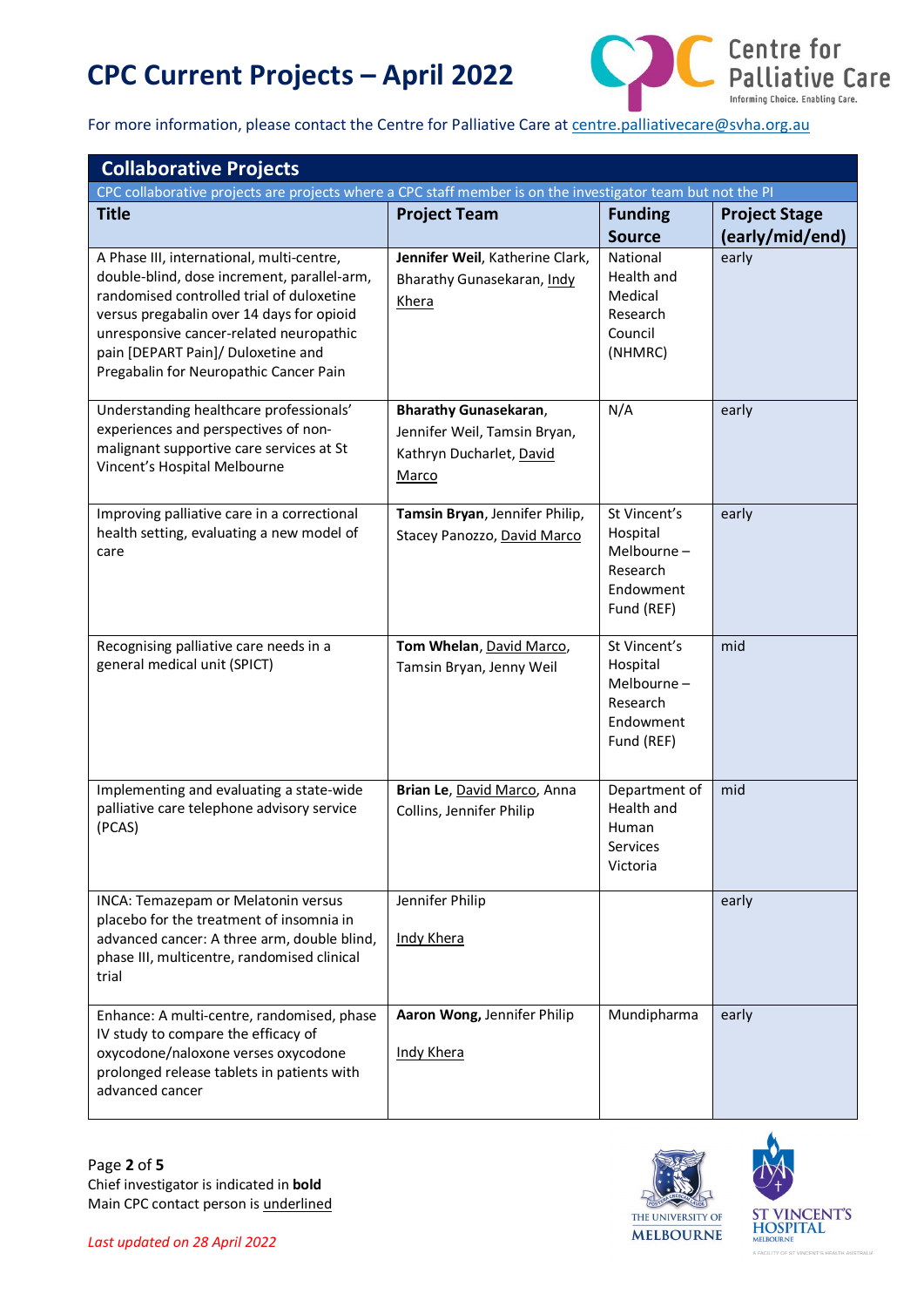

#### For more information, please contact the Centre for Palliative Care a[t centre.palliativecare@svha.org.au](mailto:centre.palliativecare@svha.org.au)

| Prevalence and severity of insomnia in<br>Australian palliative care patients                                                                                                         | Aaron Wong, Jenny Liang, Juli<br>Moran, David Marco, Jennifer<br>Philip                                                                                                                                                                                                                                | N/A                                              | end |
|---------------------------------------------------------------------------------------------------------------------------------------------------------------------------------------|--------------------------------------------------------------------------------------------------------------------------------------------------------------------------------------------------------------------------------------------------------------------------------------------------------|--------------------------------------------------|-----|
| ACE - Advanced cancer and cachexia<br>exercise trial                                                                                                                                  | Kelcey Bland (ACU), Jenny<br>Weil, Melissa Moore<br>Indy Khera.                                                                                                                                                                                                                                        | Australian<br>Catholic<br>University             | mid |
| Identifying barriers and limitations to<br>adopting the Care Plan for the Dying Person<br>(CPDP-Vic) for expected deaths in hospital                                                  | Helen James, Tian-Bai Qui,<br>Jennifer Weil, Tamsin Bryan,<br>David Marco                                                                                                                                                                                                                              | N/A                                              | end |
| Cachexia in non-small cell lung cancer<br>(NSCLC)                                                                                                                                     | Jenny Weil, Melissa Moore<br>Indy Khera.                                                                                                                                                                                                                                                               | Helsinn<br><b>Healthcare SA</b><br>- Switzerland | mid |
| A Randomised Phase 2 study to examine<br>feasibility of Standardized, Early Palliative<br>(STEP) Care for patients with Advanced<br>Cancer                                            | Jennifer Philip (VCCC), Peter<br>Hudson, Jon Emery, Linda<br>Mileshkin, Brian Le, Anna<br>Collins, Brian Le, Vijaya<br>Sundararajan, Susan Hanson,<br>Caroline Brand, Sibilah Breen,<br>Sam Mancuso, Sonia Fullerton,<br>Soula Ganiatsas                                                               | Victorian<br>Cancer Agency<br>(VCA)              | end |
| PEARL: a randomised Phase III trial of<br>palliative care in early advanced lung<br>cancers                                                                                           | Jennifer Philip (VCCC),<br>Jennifer Weil, Indy Khera                                                                                                                                                                                                                                                   | <b>Cancer Council</b><br>Victoria                | end |
| Confidence to Care: A multi-state<br>randomised controlled trial of structured<br>nurse-led home-based support and<br>education for carers of people with High<br>Grade Glioma (HGG). | Georgia Halkett (Curtin), Anna<br>Nowak, Elizabeth Lobb, Jane<br>Phillips, Peter Hudson,<br>Rachael Moorin, Therese<br>Shaw, Lisa Miller, Max Bulsara;<br>Anne King, Anne Long,<br>Stephanie Fewster, Daphne<br>Tsoi, Katharine Drummond,<br>Helen Wheeler, Meera Agar,<br>Kim Peppiatt, Anne Wakeling | Cancer Council<br>WA/Cancer<br>Australia         | end |
| Evaluation of Dyadic Psychoeducational<br>Interventions for People with Advanced<br>Cancer and their Informal Caregivers<br>(DIAdIC): An international randomized<br>controlled trial | Joachim Cohen (Vrije), Peter<br>Hudson, Agnes Van der Heide<br>Richard Harding, Kevin Brazil,<br>Luc Deliens, Massimo<br>Costantini,<br>Mogens Groenvold, Charles<br>Normand,<br>Phil Larkin, Julie Ling,<br>Isabelle Manneh-<br>Vangramberen                                                          | Horizon 2020-<br>European<br>Commission          | mid |

Page **3** of **5** Chief investigator is indicated in **bold** Main CPC contact person is underlined





T'S HEALTH AUSTRALIA

A FACILITY OF ST.V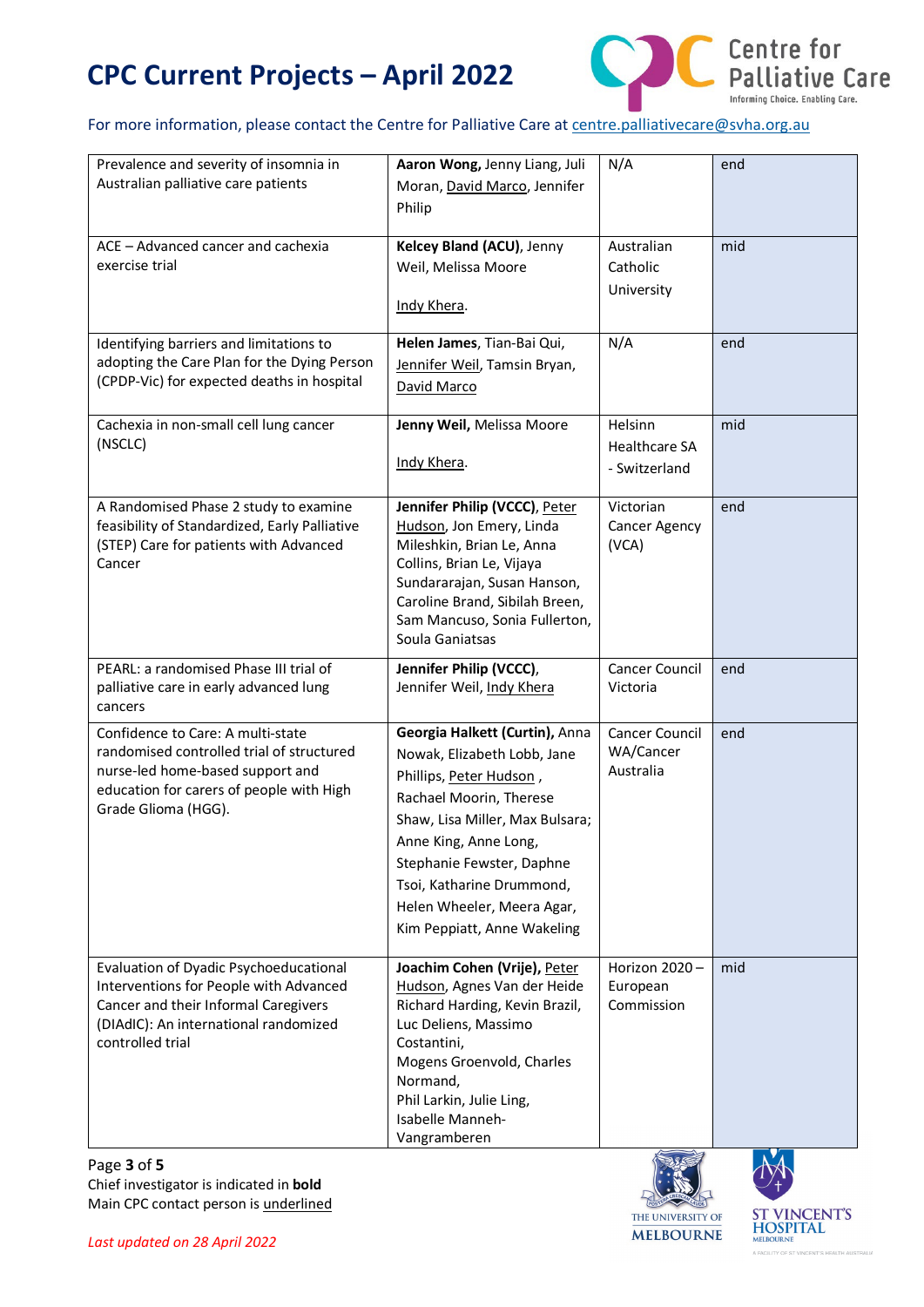

#### For more information, please contact the Centre for Palliative Care a[t centre.palliativecare@svha.org.au](mailto:centre.palliativecare@svha.org.au)

| Randomised, double-blind, placebo-<br>controlled phase III trial of oral Melatonin<br>for the prevention of delirium in hospital in<br>people with advanced cancer                                              | The Palliative Care Clinical<br><b>Studies Collaborative (PaCCSC)</b><br>- Meera Agar, Jennifer Philip,<br>Jennifer Weil, Indy Khera.                                                                                                                                                     | The Palliative<br>Care Clinical<br><b>Studies</b><br>Collaborative<br>(PaCCSC) | mid |
|-----------------------------------------------------------------------------------------------------------------------------------------------------------------------------------------------------------------|-------------------------------------------------------------------------------------------------------------------------------------------------------------------------------------------------------------------------------------------------------------------------------------------|--------------------------------------------------------------------------------|-----|
| Rapid Pharmacovigilance in palliative care: A<br>prospective observational study -<br>understanding the burden of adverse drug<br>reactions and their impact on symptoms at<br>end of life (Transfusion study). | The Palliative Care Clinical<br><b>Studies Collaborative</b><br>(PaCCSC), Jennifer Philip,<br>Jennifer Weil, Indy Khera.                                                                                                                                                                  | N/A                                                                            | mid |
| Living well, dying well: the LIVE Project                                                                                                                                                                       | <b>Mark Boughey</b>                                                                                                                                                                                                                                                                       | European<br>Commission:<br>Horizon 2020                                        | mid |
| A clinical registry trial to enhance evidence-<br>base information, support and treatment<br>choices for people with poor outcome<br>cancer                                                                     | Anna Collins (VCCC), Jennifer<br>Philip, Sue-Anne Mclachlan,<br>Vijaya Sundararajan, Avi<br>Paluch, Brian Le, Peter<br>Hudson, Mei Krishnasamy                                                                                                                                            | N/A                                                                            | end |
| A new direction in end of life care?<br>Assessing the impact and outcomes of the<br>Victorian Voluntary Assisted Dying Act                                                                                      | Paul Komesaroff (Monash),<br>Jennifer Philip, Ian Kerridge,<br>Lynn Gillam, Cameron<br>Stewart, Alex Holmes, Ian<br>Olver, Ben White, Sophie<br>Lewis, Luc Deliens, Ross<br>Upshur, Henk ten Have, Lindy<br>Wilmott, Grant MacArthur,<br>James Howe, Peter Hudson                         | <b>NHMRC</b>                                                                   | mid |
| More than a Movement Disorder: Applying<br>Palliative Care to Parkinson's Disease                                                                                                                               | Benzi Kluger (Colorado Uni),<br>Jacquelyn L Bainbridge, E. Ray<br>Dorsey, Dianne Lynn<br>Fairclough, Nicholas<br>Gallifinikas, Peter Hudson,<br>Maya Katz, Kathleen Kelly,<br>Jean S Kutner, Robert Brett<br>McQueen, Stefan H Sillau,<br>Christopher Tarolli, John Fred<br><b>Thomas</b> | National<br>Institutes of<br>Health (NIH),<br><b>USA</b>                       | mid |

Page **4** of **5** Chief investigator is indicated in **bold** Main CPC contact person is underlined